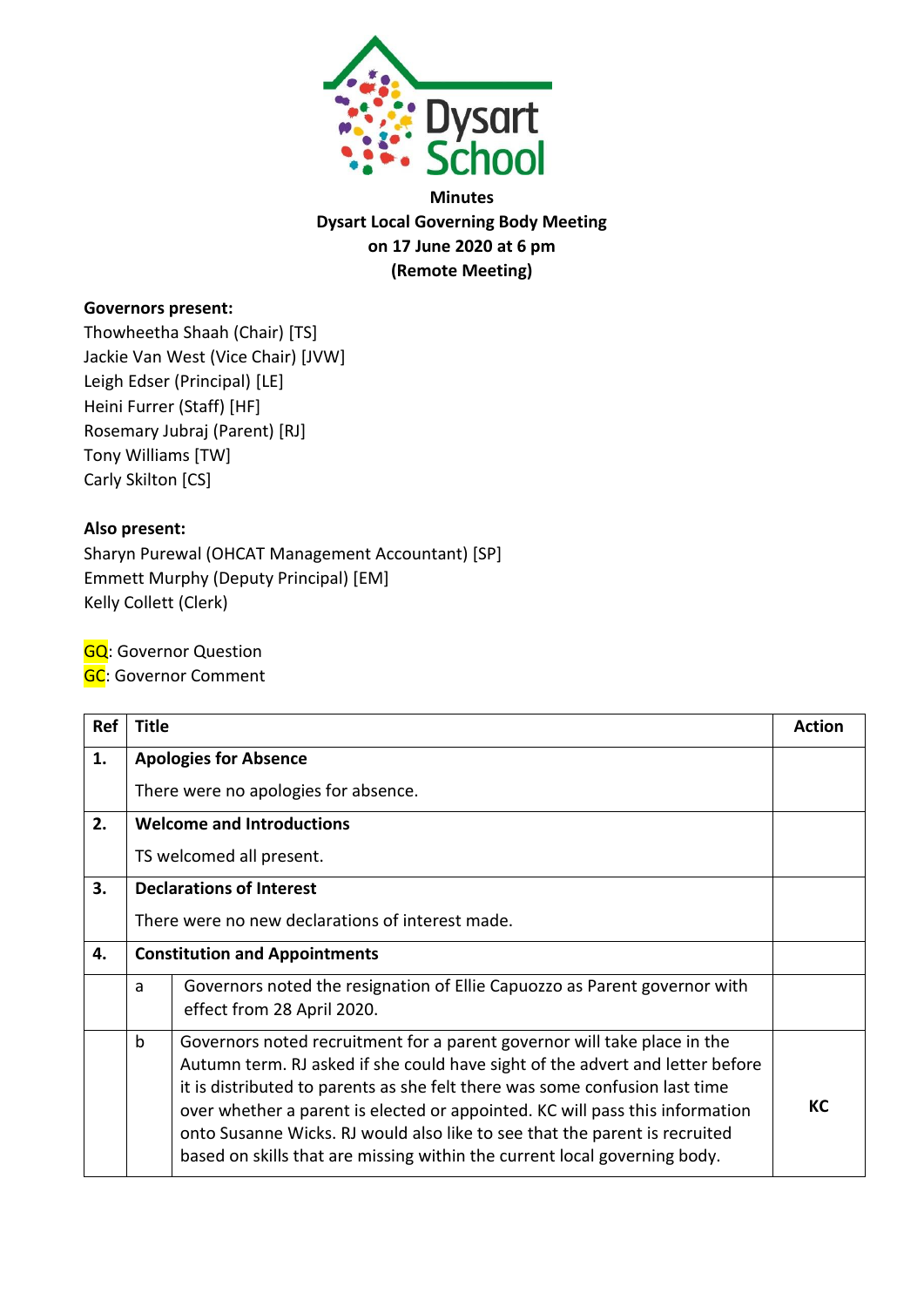| 5. |                                                                                                                                                                                                                                                                                                                                                                                                                                                                                                                                                                                                                      | <b>Minutes of Last Meeting</b>                                                                                                                                                                                                                                                                                                   |       |
|----|----------------------------------------------------------------------------------------------------------------------------------------------------------------------------------------------------------------------------------------------------------------------------------------------------------------------------------------------------------------------------------------------------------------------------------------------------------------------------------------------------------------------------------------------------------------------------------------------------------------------|----------------------------------------------------------------------------------------------------------------------------------------------------------------------------------------------------------------------------------------------------------------------------------------------------------------------------------|-------|
|    |                                                                                                                                                                                                                                                                                                                                                                                                                                                                                                                                                                                                                      | The open and confidential minutes were agreed by governors and will be signed by<br>the chair via email.                                                                                                                                                                                                                         |       |
| 6. | Matters Arising Not Covered Elsewhere on the Agenda                                                                                                                                                                                                                                                                                                                                                                                                                                                                                                                                                                  |                                                                                                                                                                                                                                                                                                                                  |       |
|    | Ť                                                                                                                                                                                                                                                                                                                                                                                                                                                                                                                                                                                                                    | SP reported that £1.9K was spent on a Dell Latitude computer.                                                                                                                                                                                                                                                                    |       |
|    | ii                                                                                                                                                                                                                                                                                                                                                                                                                                                                                                                                                                                                                   | SP reported that the accounts are broken down monthly in the termly<br>reports.                                                                                                                                                                                                                                                  |       |
|    | iii                                                                                                                                                                                                                                                                                                                                                                                                                                                                                                                                                                                                                  | Governors to receive the SDP at the autumn term meeting.                                                                                                                                                                                                                                                                         |       |
|    | iv                                                                                                                                                                                                                                                                                                                                                                                                                                                                                                                                                                                                                   | TS to report back on any ideas submitted by Governors on how the Board<br>and LGB could work better together - carried forward to the next meeting.                                                                                                                                                                              |       |
|    | $\mathsf{V}$                                                                                                                                                                                                                                                                                                                                                                                                                                                                                                                                                                                                         | LE to send KC the admission procedure to be shared on GovernorHub.                                                                                                                                                                                                                                                               | LE/KC |
|    | vi                                                                                                                                                                                                                                                                                                                                                                                                                                                                                                                                                                                                                   | LE to send KC the Mental Health Award handouts to be shared on<br>GovernorHub.                                                                                                                                                                                                                                                   | LE/KC |
| 7. |                                                                                                                                                                                                                                                                                                                                                                                                                                                                                                                                                                                                                      | <b>Finance and Funding</b>                                                                                                                                                                                                                                                                                                       |       |
|    |                                                                                                                                                                                                                                                                                                                                                                                                                                                                                                                                                                                                                      | <b>Management Accounts</b>                                                                                                                                                                                                                                                                                                       |       |
|    | Governors received the management accounts ahead of the meeting. SP<br>presented to governors that the school is forecasting a surplus of £40k at the end<br>of the year. The salary costs are on target with budget at 74% and all other costs<br>are running in line with what they should be. There are some savings that the<br>school are seeing regarding staff related costs and premises costs, but the<br>accounts are going to be reviewed by SP and LE over the next couple of weeks, so<br>if there is any premises work that LE feels is needed, then they should be<br>accommodated within the budget. |                                                                                                                                                                                                                                                                                                                                  |       |
|    |                                                                                                                                                                                                                                                                                                                                                                                                                                                                                                                                                                                                                      | GQ: Have we seen any additional spending because of COVID-19?                                                                                                                                                                                                                                                                    |       |
|    |                                                                                                                                                                                                                                                                                                                                                                                                                                                                                                                                                                                                                      | SP: We will be doing a review of any exceptional costs that have been incurred by<br>the school. So, for example, if there are extra therapy costs, these will all be<br>identified as exceptional circumstances.                                                                                                                |       |
|    | students.                                                                                                                                                                                                                                                                                                                                                                                                                                                                                                                                                                                                            | SP explained that the school have 71 days of general reserves. The Trust-wide<br>target has been reduced to 45-60 days, so the school is above the target. The<br>school is not discouraged to spend money from the reserves. There have been a<br>few programmes where the reserves have been used to action some costs for the |       |
|    |                                                                                                                                                                                                                                                                                                                                                                                                                                                                                                                                                                                                                      | LE advised that there are some projects that she would like to undertake, but due<br>to the current situation, they have been set aside as external workers cannot be on<br>site. She has shared a wish list with OHCAT about certain projects she would like to<br>do and to use some of the reserve's money.                   |       |
|    |                                                                                                                                                                                                                                                                                                                                                                                                                                                                                                                                                                                                                      | GQ: Due to COVID-19, have there been any financial losses for the school, for<br>example have you had to cancel trips, and what has been the impact on the<br>catering income?                                                                                                                                                   |       |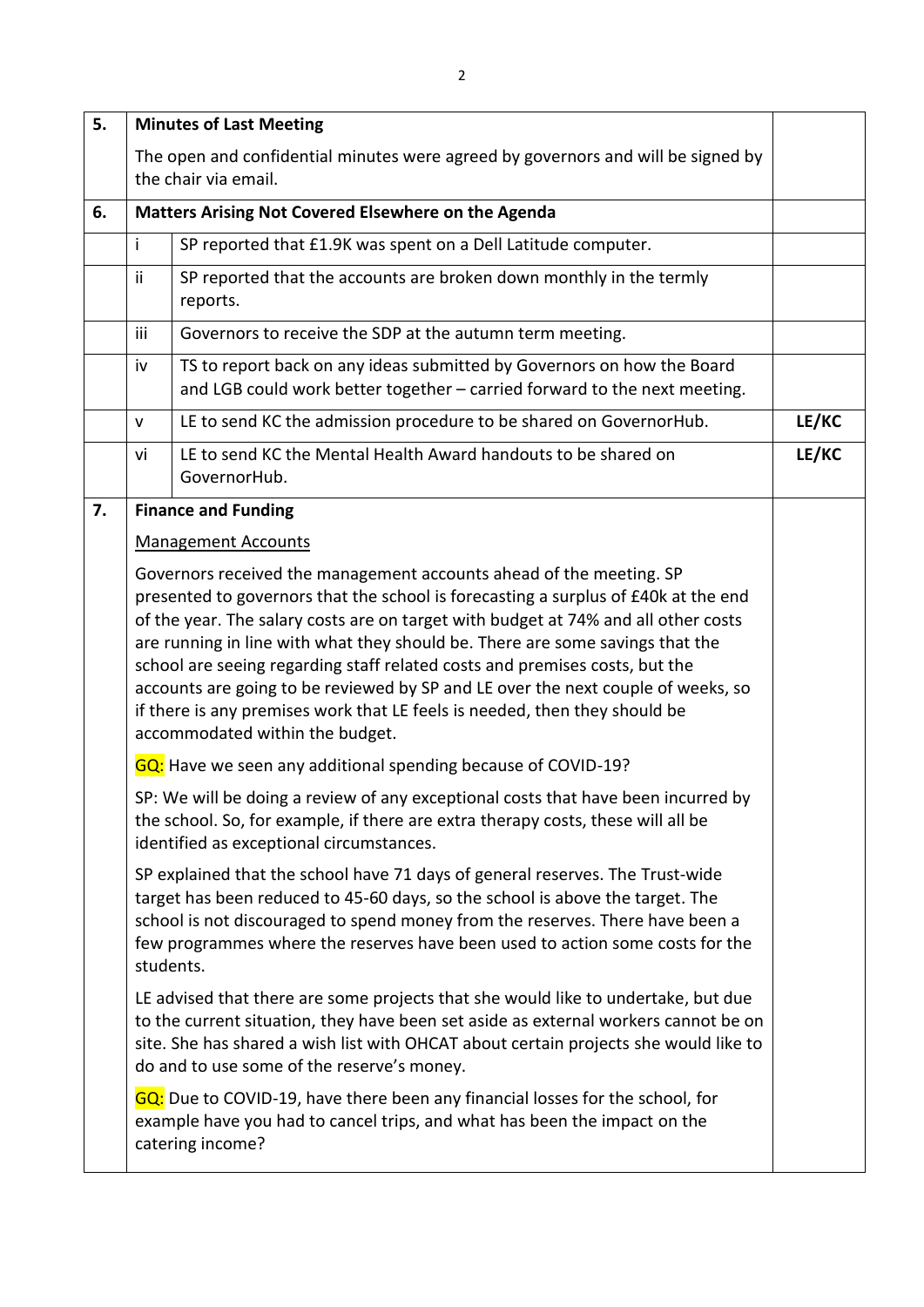LE: In terms of trips, there was only one planned for older students. The insurance company have agreed that we should get a refund due to the circumstances. The biggest actual spend has been PPE equipment and the additional cleaning equipment to protect staff and pupils. Income wise we have not been too affected, as most of our funding is generated by pupil funding. With regards to catering, this is something I have not drilled down on yet. But we did stop using our catering supplier, and when we had smaller numbers on site, our post 14-19 students cooked for the students. We now have our caterers back in on Monday, Tuesday, Thursday, and Friday.

GQ: There has been a lot of media attention around the Free School Meal vouchers and the difficulty with being able to get these from Edenred. What has been your experience and have families had the support they need at this time?

LE: Yes, we did have a few issues at the start, but because we were one of the few schools already using Edenred within the Trust for childcare vouchers for staff. So we already had an account, we started the free school meal vouchers before they became the approved supplier for the government, but that was quite slow to start, but the school were very proactive and pre-ordered vouchers right up until the half term. We have not had any negative feedback from our families. Staff have gone out their way for the families, for example shopping for those that needed it.

GC: Well done to the school for all the extra help they have provided to families during this time.

#### Draft Budget 2020-21

SP presented the draft budget which was circulated to all governors prior to the meeting. She reported that the budget is still in draft subject to the approval of Trustees on 3 July 2020.

SP reported that the budget is based on 135 students which includes an additional reception class. There will be a slightly increased staff cost for next year at 76%, everything else will be in line. The school is looking to break even with the budget at £2.5k. Using the March accounts, we are looking at 70 days closing in reserves. This school's financial health grade is 'outstanding'.

SP noted the impact of the increase in Teachers' Pension contributions upon the school's budget. For 2019/2020 the EFSA funded the additional costs, but for 2020/21 it is not known yet if there will be any further funding from the EFSA. So, to balance the budget we have covered 15% of that increase from the healthy reserves which will help carry the cost of that pension increase for the staff costs.

We have assumed teacher increments are 2-point increases across the board, with 2% increase for cost of living for next year. The school is looking at some additional posts next year, due to an increase in student numbers and the extra class for next year- 6 Teaching Assistant Posts and 2 Senior Teaching Assistant Posts.

SP pointed to the information about the Service Level Agreements which shows some of the additional services that the school will be buying into next year. The recharge has increased from 5.8% to 7%. Previously, the Finance Team used to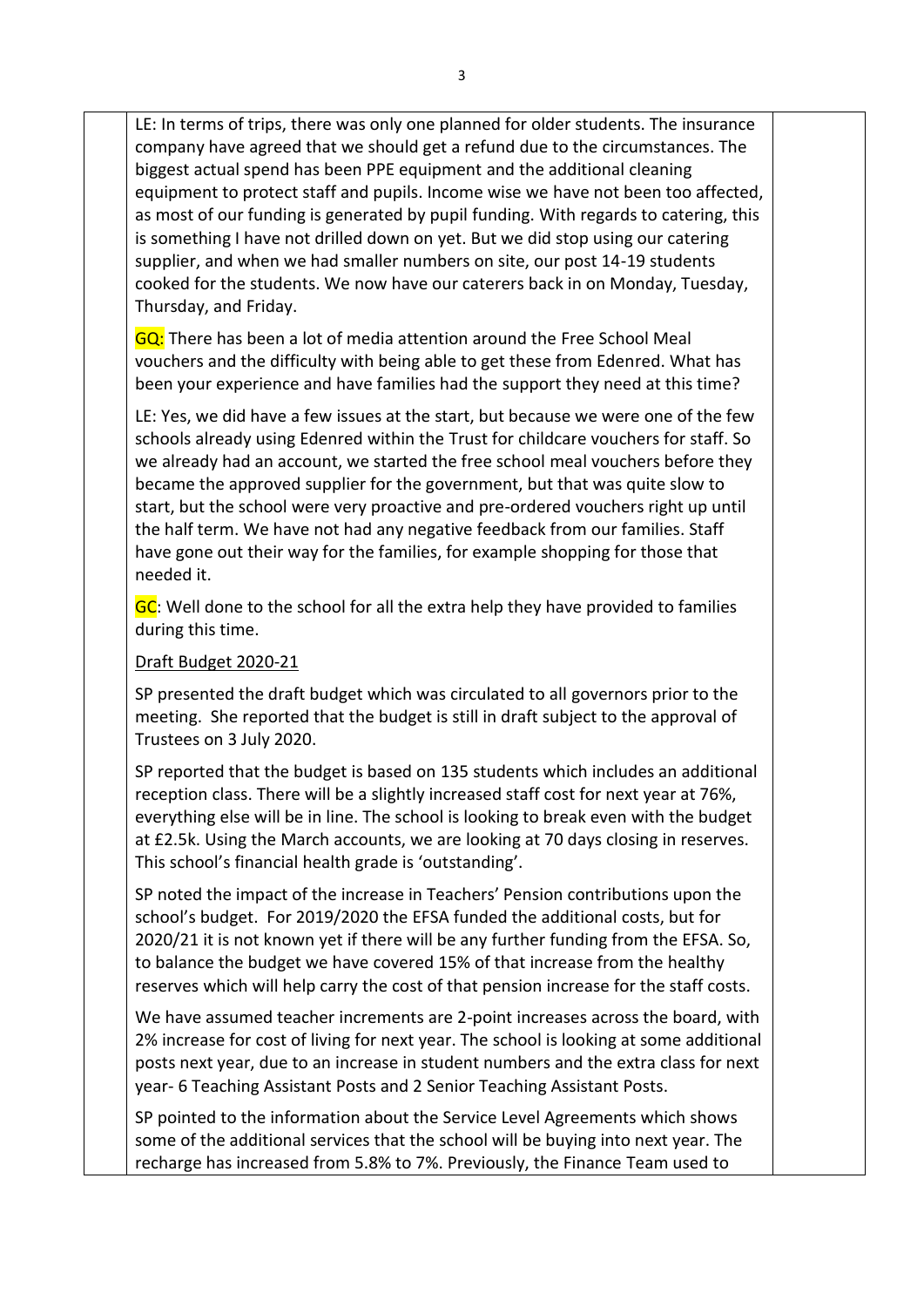charge £25k for producing the accounts, that has now been taken out and has now become part of core. The school is looking to break even at £2k with 78 days in reserves at the end of the year.

GQ: Are administrative staffing levels appropriate to cope with the additional workload that will be created by extra students?

LE: Yes, we are confident that the admin support is sufficient. We have very versatile staff who have the ability to expand their role to accommodate the extra workload. We also have an apprentice who is also gaining experience and expanding her role. We would not have taken on or considered extra pupils if we did not have the capacity within the admin department.

GQ: Are we satisfied with the Service Level Agreements we receive? These are high costs, and I think we should be seeing an evaluation that shows that the level of service we are getting is adequate and effective.

LE: Digital school is going really well. IT support is good, and we have 2 days a week on site support. Finance support is the support we get from SP and they have been brilliant with budget support and helping us with ways we can be more creative with the budget. They are always very quick to answer questions. I do not have an assessment document to provide you, but the whole leadership team are happy with the services we receive through the SLA's.

GC: I feel it is the responsibility of the supplier (OHCAT) to provide those sorts of assessments, showing what schools can expect from the SLA's, and targets. This then enables the school to assess the performance.

LE: This is discussed during the regular meetings with the CEO and that is where I have the opportunity to raise any concerns. If we do have any minor concerns, these are rectified very quickly. There is SLA agreements that show what they provide, that is something we could share with governors.

SP: Part of my meeting with the Headteachers involves seeing if there are any issues being experienced. I meet with the CEO monthly and I raise if the schools feel there are any issues with SLA's that they are paying for. We raise issues if the SLA is being compromised as this has a financial impact. I will take this back to my meeting about the possibility of satisfaction surveys.

JVW: I think you will find that the Service Level Agreements are robust, they outline the service that is provided and the timescales that they set to deliver these.

LE: After you have seen them, you can give me any questions and I can take these back to OHCAT.

# *Emmett Murphy joins the meeting.*

GQ: With regards to the apprenticeship levy, how does that work given that we have an apprentice?

SP: Any training and development needs for the apprentice is met through the apprenticeship levy.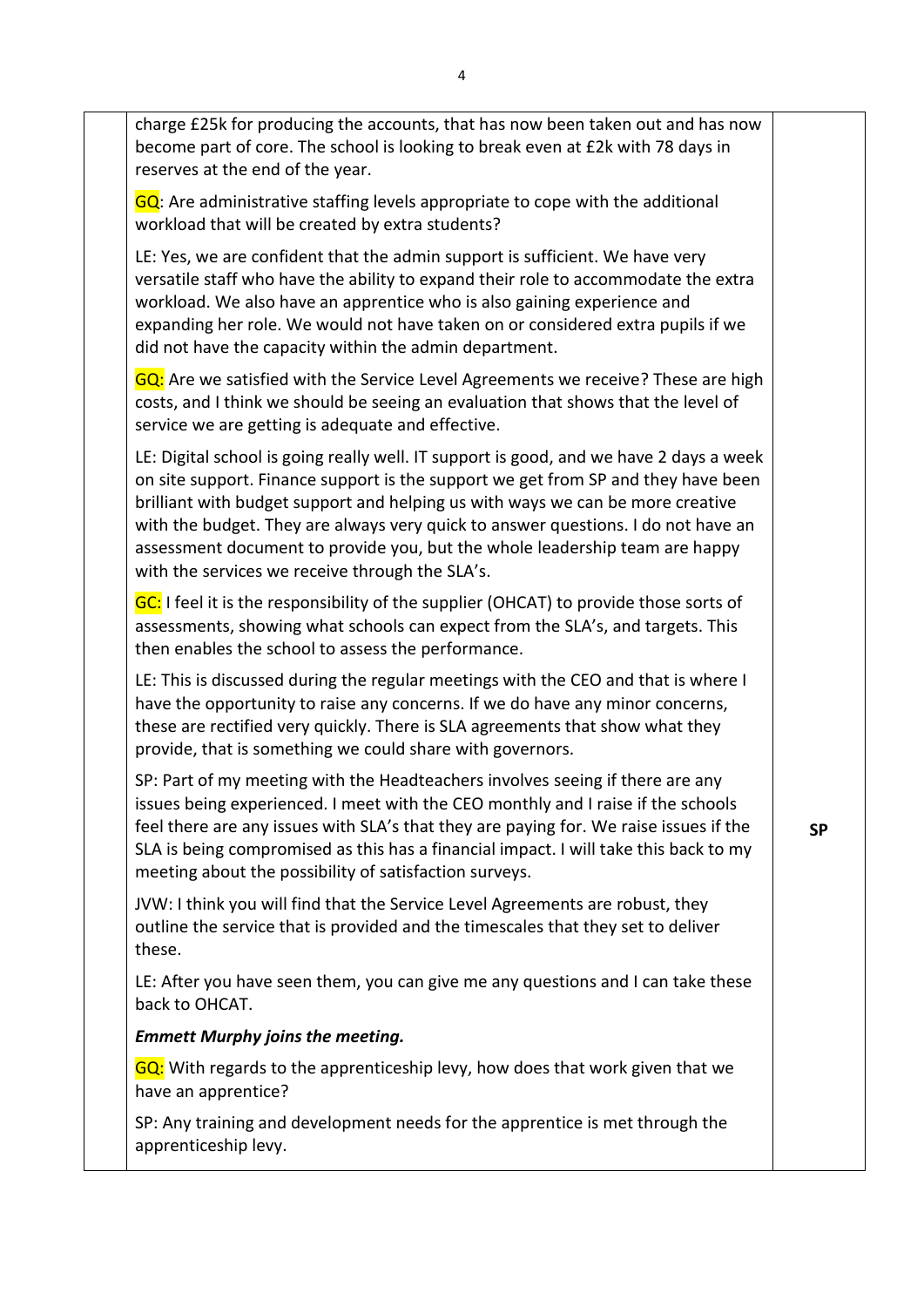|    | GQ: Are we paying a reduced amount of levy as we employ an apprentice? I would<br>like confirmation that we are paying the levy at the correct level.                                                                                                                                               |           |
|----|-----------------------------------------------------------------------------------------------------------------------------------------------------------------------------------------------------------------------------------------------------------------------------------------------------|-----------|
|    | SP: I will get back to you on that question.                                                                                                                                                                                                                                                        | <b>SP</b> |
|    | GQ: On the costs for the SLA's, is the academy trust recharge percentage the same<br>for all academies within the trust?                                                                                                                                                                            |           |
|    | SP: Yes, it is.                                                                                                                                                                                                                                                                                     |           |
|    | GQ: So, there is no reward for Dysart performing as an outstanding school, both<br>financially and from an Ofsted perspective?                                                                                                                                                                      |           |
|    | SP: The same percentage is used across the whole trust.                                                                                                                                                                                                                                             |           |
|    | GQ: If there are other schools needing more support, should we be paying the<br>same amount, when we need less support?                                                                                                                                                                             |           |
|    | SP: The recharge covers many layers of support for all the schools. The same<br>service is being offered to all the schools.                                                                                                                                                                        |           |
|    | GQ: On the reserves paragraph, there is an addition of the academy contributing<br>to the general reserves of the Multi Academy Trust. What is the rationale behind<br>this? We feel that we have not had communication from the Board to help us<br>understand the rationale behind this.          |           |
|    | SP: I will provide you with some rationale for this.                                                                                                                                                                                                                                                |           |
|    | GQ: If everyone is paying one day of reserves, the fact that we have a higher<br>amount of reserves means we are being penalised, aren't we?                                                                                                                                                        |           |
|    | SP: Once I have confirmed the rationale, that should hopefully answer that<br>question for you.                                                                                                                                                                                                     |           |
|    | <b>GQ</b> : Are all the school's funds kept separate?                                                                                                                                                                                                                                               |           |
|    | SP: That is still the case, the funds and reserves that belong to Dysart will remain<br>with Dysart. No school financially benefits from another.                                                                                                                                                   |           |
| 8. | <b>Principal's Report</b>                                                                                                                                                                                                                                                                           |           |
|    | Governors received the report ahead of the meeting and LE welcomed comments<br>and questions.                                                                                                                                                                                                       |           |
|    | GQ: Has staff sickness levels been affected by COVID-19?                                                                                                                                                                                                                                            |           |
|    | LE: Rates of sickness absence have improved. We introduced a rota system for<br>staff to support their wellbeing which has had a positive impact on general<br>sickness absence. We did have a couple of staff members with COVID related<br>symptoms who were tested but the outcome was negative. |           |
|    | At the request of governors, LE gave a detailed explanation of the 'bubble' system,<br>noting that it has reduced staff anxiety and that it works very well across the<br>school.                                                                                                                   |           |
|    |                                                                                                                                                                                                                                                                                                     |           |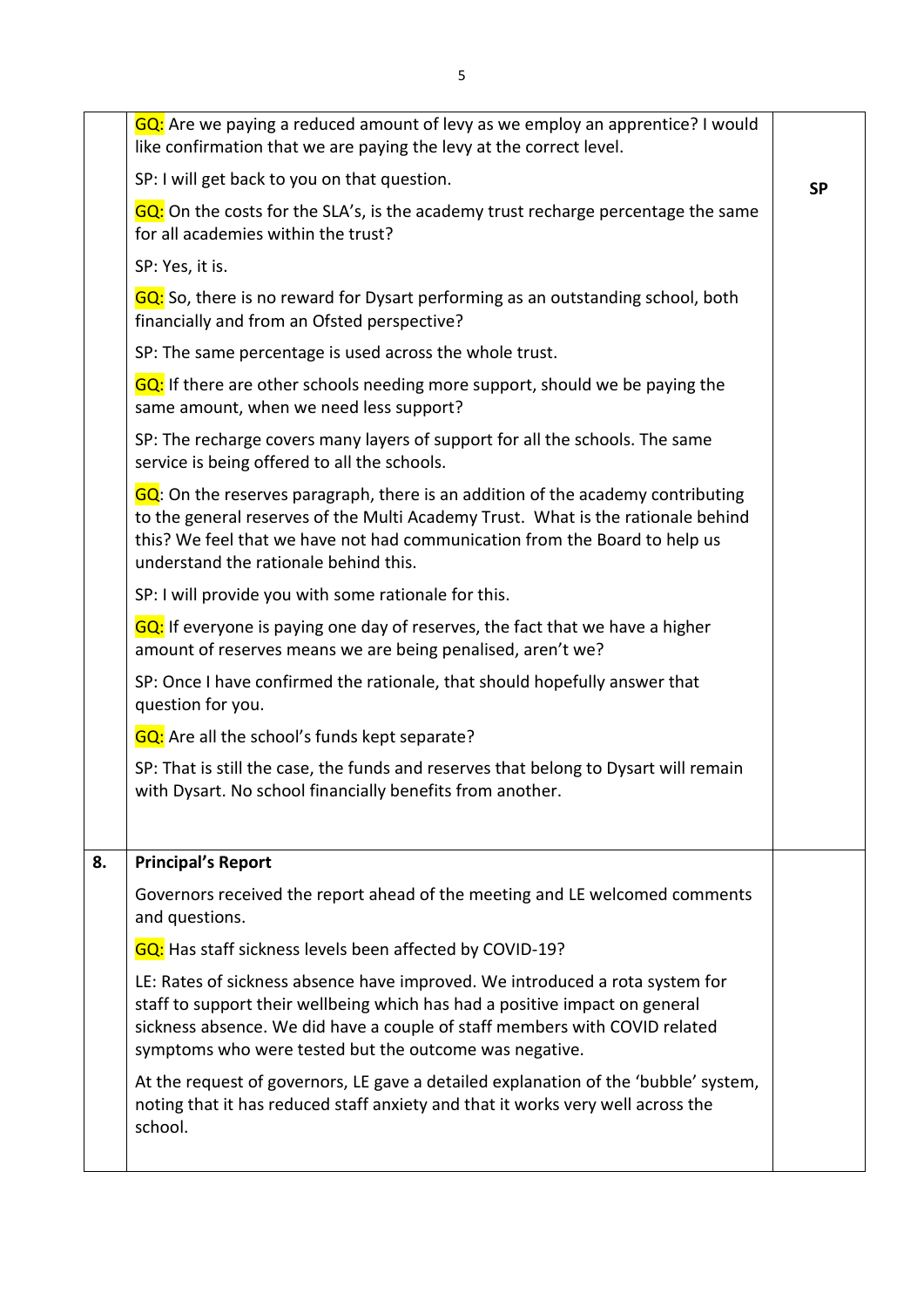|     | GQ: As staff are not working their full hours on site and working from home some<br>of the time, are they being encouraged to upgrade their CPD and upskill<br>themselves?                                                                                                                                                                                                                                                                                                                                                                                                                                                                                                                                                                                      |          |
|-----|-----------------------------------------------------------------------------------------------------------------------------------------------------------------------------------------------------------------------------------------------------------------------------------------------------------------------------------------------------------------------------------------------------------------------------------------------------------------------------------------------------------------------------------------------------------------------------------------------------------------------------------------------------------------------------------------------------------------------------------------------------------------|----------|
|     | LE: Training modules have been suggested to them via Educare for them to<br>complete. They are also on standby, should they be needed in school. Plus, where<br>possible they are creating resources at home. We are providing home learning for<br>children, but we do not put pressure on children or parents to complete this. We<br>are focused on their mental health and wellbeing and staying positive. Parents are<br>not teachers and it is their job to parent and be happy and keep their children<br>happy. There are no expectations put on the parents. Our curriculum lends itself<br>really well to basic skills being continued at home. I want the parents to focus on<br>that if the more academic stuff is proving difficult to do at home. |          |
|     | Please see confidential minutes for discussion around the future for Dysart.                                                                                                                                                                                                                                                                                                                                                                                                                                                                                                                                                                                                                                                                                    |          |
|     | <b>School Development Plan</b>                                                                                                                                                                                                                                                                                                                                                                                                                                                                                                                                                                                                                                                                                                                                  |          |
|     | LE and the Senior Leadership Team undertook to meet with TS and RJ to review<br>the SDP                                                                                                                                                                                                                                                                                                                                                                                                                                                                                                                                                                                                                                                                         | LE/RJ/TW |
| 9.  | <b>Safeguarding and Wellbeing Offer</b>                                                                                                                                                                                                                                                                                                                                                                                                                                                                                                                                                                                                                                                                                                                         |          |
|     | Governors received this document ahead of the meeting.                                                                                                                                                                                                                                                                                                                                                                                                                                                                                                                                                                                                                                                                                                          |          |
|     | JVW reported that all Covid-19 annexes to the Offer have been audited so that she<br>may report back fully to the Board on 3 July 2020. She also noted that the<br>document is subject to continual review and update                                                                                                                                                                                                                                                                                                                                                                                                                                                                                                                                           |          |
|     |                                                                                                                                                                                                                                                                                                                                                                                                                                                                                                                                                                                                                                                                                                                                                                 |          |
| 10. | <b>Relationships and Sex Education (RSE)</b>                                                                                                                                                                                                                                                                                                                                                                                                                                                                                                                                                                                                                                                                                                                    |          |
|     | LE reported that the school has appointed a lead for RSE. What we are developing<br>is very much in line with the safeguarding and wellbeing offer. We are creating a<br>universal package, with information around what we do, every day for every child.<br>It will also specify appropriate language used. There will be a targeted offer around<br>what specific lessons we deliver, and then there will be a very specialised offer<br>that will specify bespoke offers.                                                                                                                                                                                                                                                                                   |          |
|     | GQ: Is there a requirement to consult with parents around the policy?                                                                                                                                                                                                                                                                                                                                                                                                                                                                                                                                                                                                                                                                                           |          |
|     | LE: Yes, we are looking at different ways to consult with parents with the current<br>restrictions in place, but a letter will be sent.                                                                                                                                                                                                                                                                                                                                                                                                                                                                                                                                                                                                                         |          |
|     | GQ: Maybe we could ask parents about the terminology that will be used for body<br>parts?                                                                                                                                                                                                                                                                                                                                                                                                                                                                                                                                                                                                                                                                       |          |
|     | LE: We will share with parents what language we will be using, but also welcome<br>feedback from parents about the language that may be used in different cultures<br>and backgrounds.                                                                                                                                                                                                                                                                                                                                                                                                                                                                                                                                                                          |          |
| 11. | <b>Equality and Diversity</b>                                                                                                                                                                                                                                                                                                                                                                                                                                                                                                                                                                                                                                                                                                                                   |          |
|     | Governors received the report ahead of the meeting.                                                                                                                                                                                                                                                                                                                                                                                                                                                                                                                                                                                                                                                                                                             |          |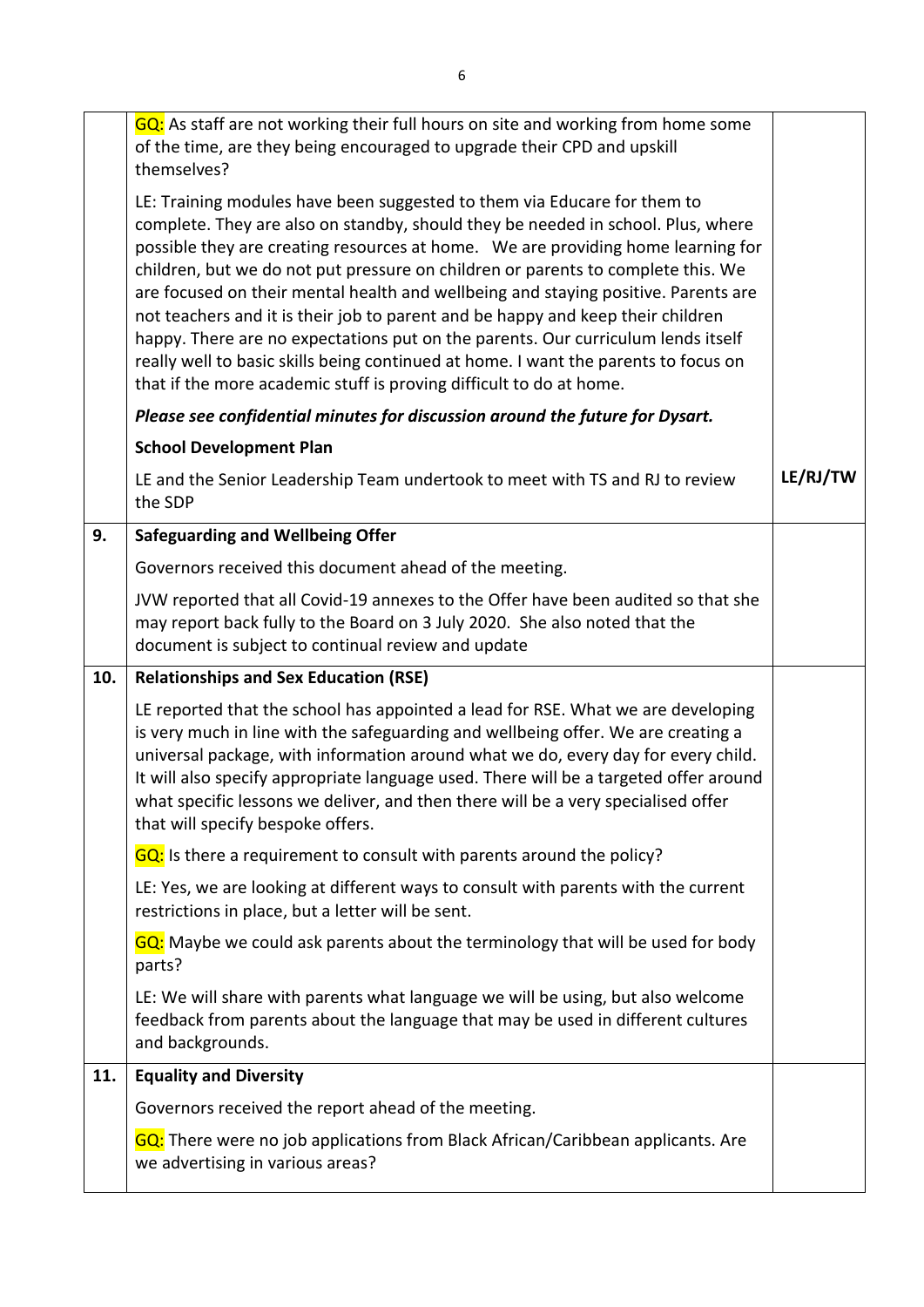|     |     | LE: We are looking at different advertising routes going forward.                                                                                                                                                                                                                                                                                          | LE           |
|-----|-----|------------------------------------------------------------------------------------------------------------------------------------------------------------------------------------------------------------------------------------------------------------------------------------------------------------------------------------------------------------|--------------|
| 12. |     | <b>Governor Visits</b>                                                                                                                                                                                                                                                                                                                                     |              |
|     |     | None undertaken due to COVID-19.                                                                                                                                                                                                                                                                                                                           |              |
| 13. |     | <b>Portfolio Governor Reports</b>                                                                                                                                                                                                                                                                                                                          |              |
|     |     | None undertaken due to COVID-19.                                                                                                                                                                                                                                                                                                                           |              |
| 14. |     | <b>Governor Training and Development</b>                                                                                                                                                                                                                                                                                                                   |              |
|     |     | The Chair advised governors to look at GovernorHub and Educare to see what<br>options there are for training.                                                                                                                                                                                                                                              |              |
|     |     | LE advised governors to look at the Safeguarding, Child Protection, Staff Wellbeing<br>and FGM training on Educare.                                                                                                                                                                                                                                        |              |
|     |     | Governors advised to email LE or KC for any advice if needed.                                                                                                                                                                                                                                                                                              | <b>KC/LE</b> |
| 15. |     | <b>Policies and Procedures</b>                                                                                                                                                                                                                                                                                                                             |              |
|     |     | Governors noted the OHC&AT policies and procedures that had been approved by<br>the board.                                                                                                                                                                                                                                                                 |              |
| 16. |     | <b>Any Other Business</b>                                                                                                                                                                                                                                                                                                                                  |              |
|     | i   | <b>School Term Dates</b>                                                                                                                                                                                                                                                                                                                                   |              |
|     |     | Governors approved the Dysart School term dates for the academic year<br>2021-22.                                                                                                                                                                                                                                                                          |              |
|     | ii. | <b>School Vision Statement</b>                                                                                                                                                                                                                                                                                                                             |              |
|     |     | Governors received this document ahead of the meeting. LE advised this will<br>go to staff for reviewing and updating in the autumn term. There is more<br>work that the school want to do around this.                                                                                                                                                    |              |
|     |     | Governors agreed that they should discuss the vision statement when they<br>meet to review the SDP in July.                                                                                                                                                                                                                                                | LE/RJ/TW     |
|     |     | The clerk undertook to establish the LGB's remit with regard to the vision<br>statement as set out in the Scheme of Delegation.                                                                                                                                                                                                                            | KC           |
|     | iii | <b>Mental Health and Wellbeing Strategy</b>                                                                                                                                                                                                                                                                                                                |              |
|     |     | Governors received this document ahead of the meeting and LE sought their<br>feedback by 24 June 2020. Governors suggested that it should link into the<br>vision statement.                                                                                                                                                                               |              |
|     |     | GC: All documentation that was provided to governors for this meeting, was<br>impressive. The documents were very comprehensive, and I would like to say<br>well done for what has been achieved in an exceedingly difficult time. The<br>school have been amazing. The governors expressed they are thanks to LE<br>and her team for all their hard work. |              |
| 17. |     | <b>Dates for Future Meetings</b>                                                                                                                                                                                                                                                                                                                           |              |